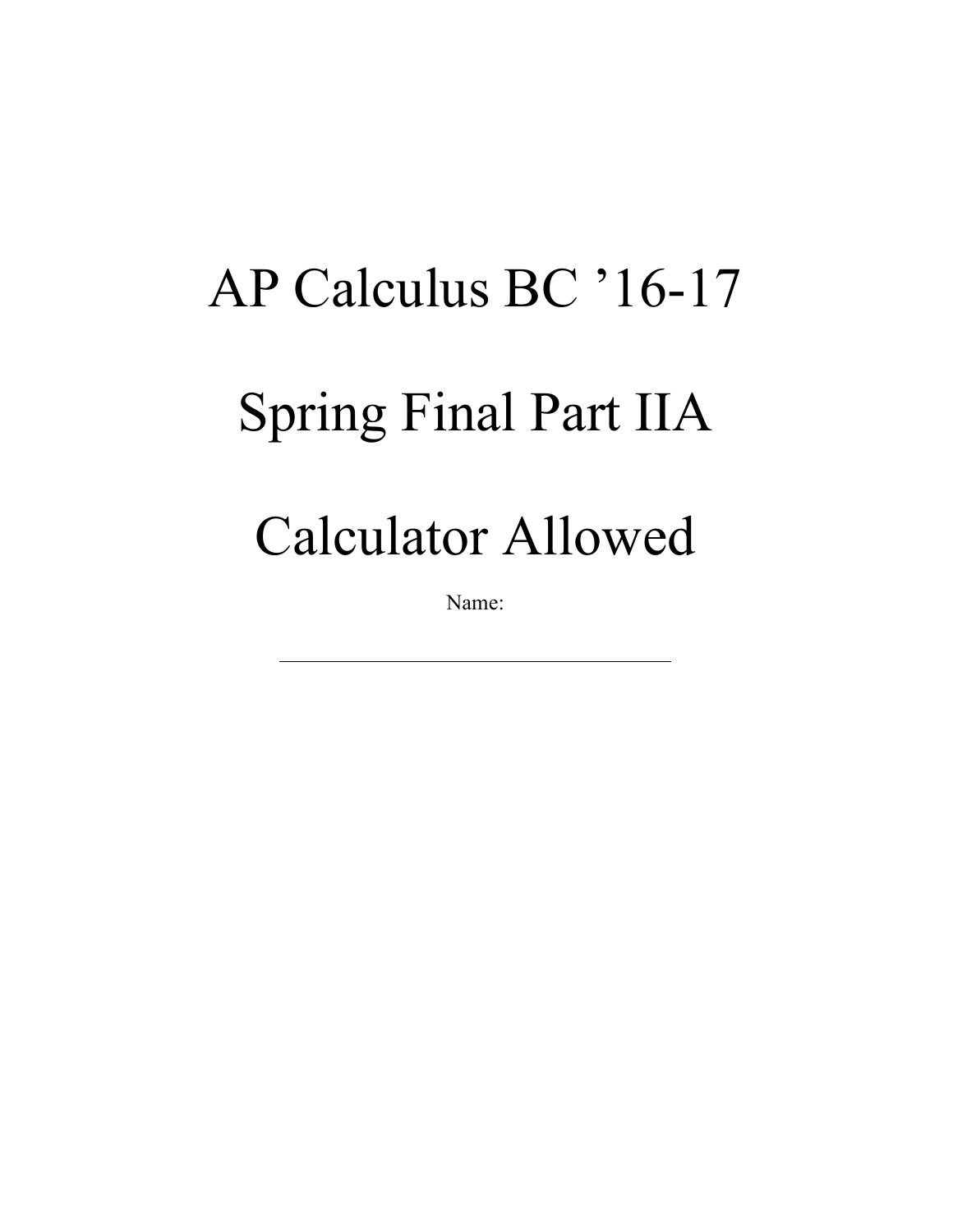1. Letters arrive at a post office at a rate of  $P(t) = 8 + t \sin \left( \frac{t^3}{25} \right)$ 80  $\big($  $\overline{\mathcal{N}}$  $\overline{a}$ ⎠ ⎟ hundred letters per hour over the course of a workday. The day begins at 9am ( $t = 0$ ) and ends at 5pm ( $t = 8$ ). There are 300 letters in the office at 9am.

(a) Find *P*'(2). Using correct units, interpret the meaning of *P*'(2) in the context of this scenario.

(b) Find the total number of letters that arrive at the office between 9am and noon  $(t=3)$ . Round to the nearest whole number of letters.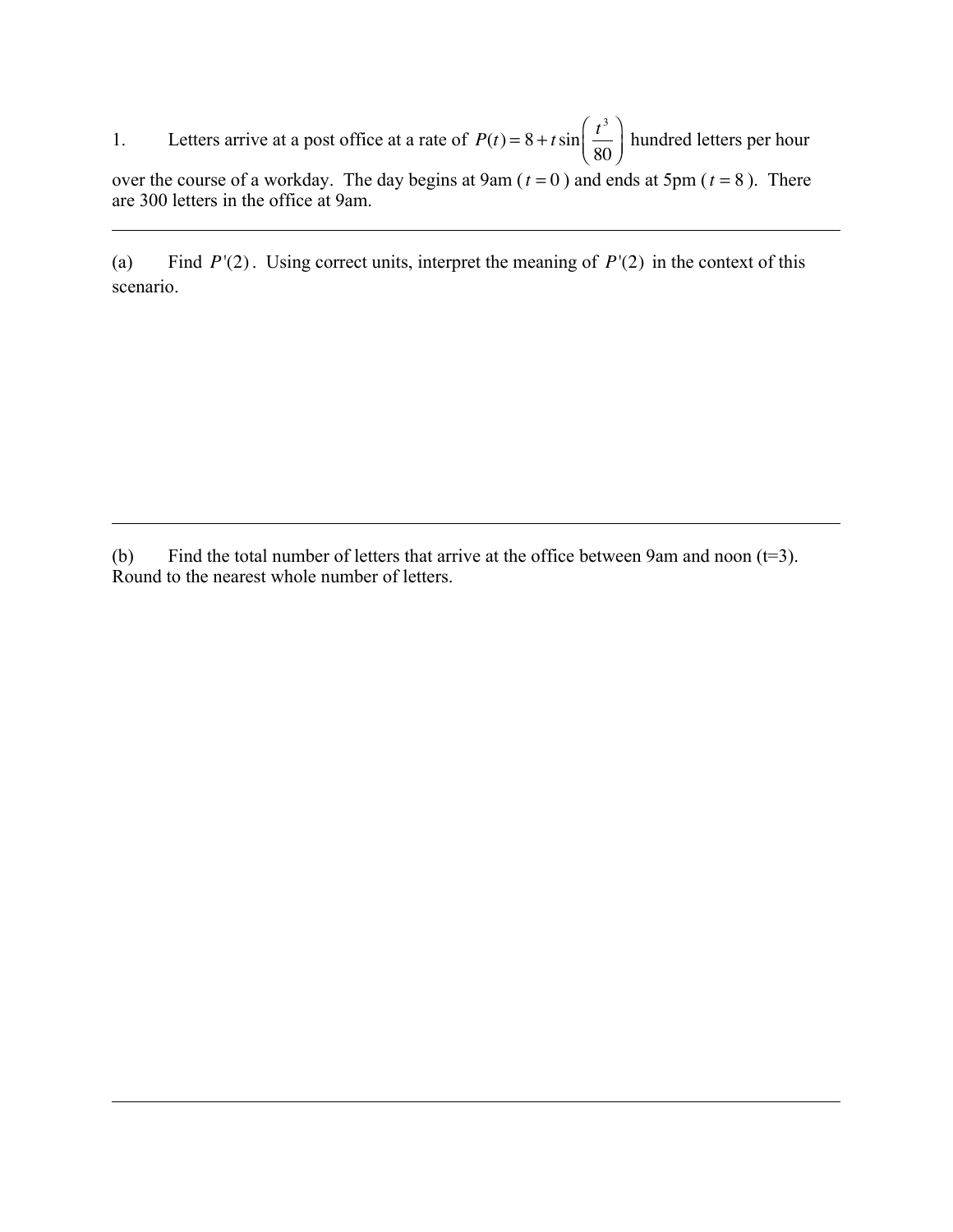(c) What is the maximum number of letters in the office over the course of the workday  $(0 \le t \le 8)$ ?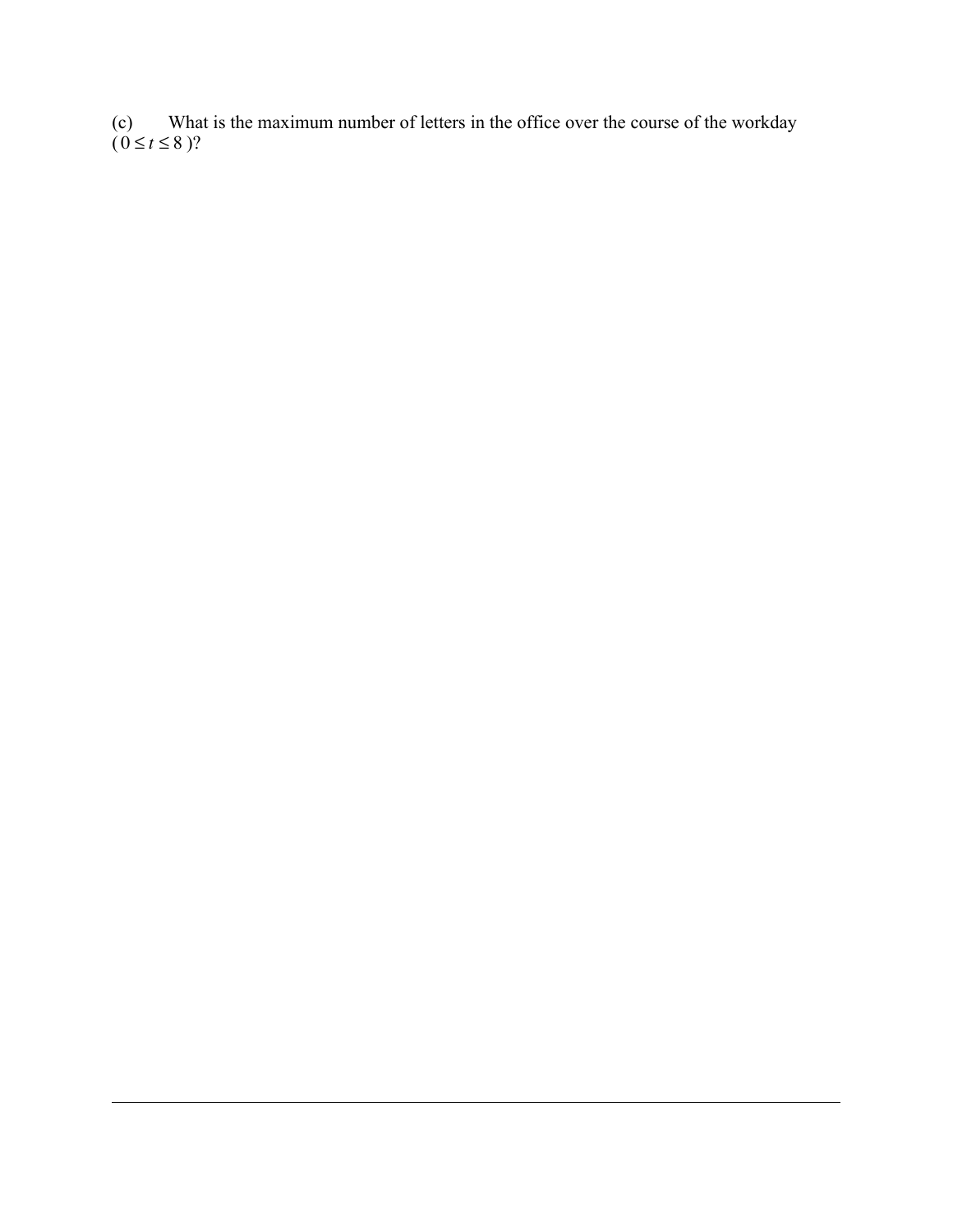

2. The polar graphs  $r = 3 - 2\cos\theta$  and  $r = 4$  are shown below.

.

(a) Find the exact values of points of intersection  $(r, \theta)$  of the two curves.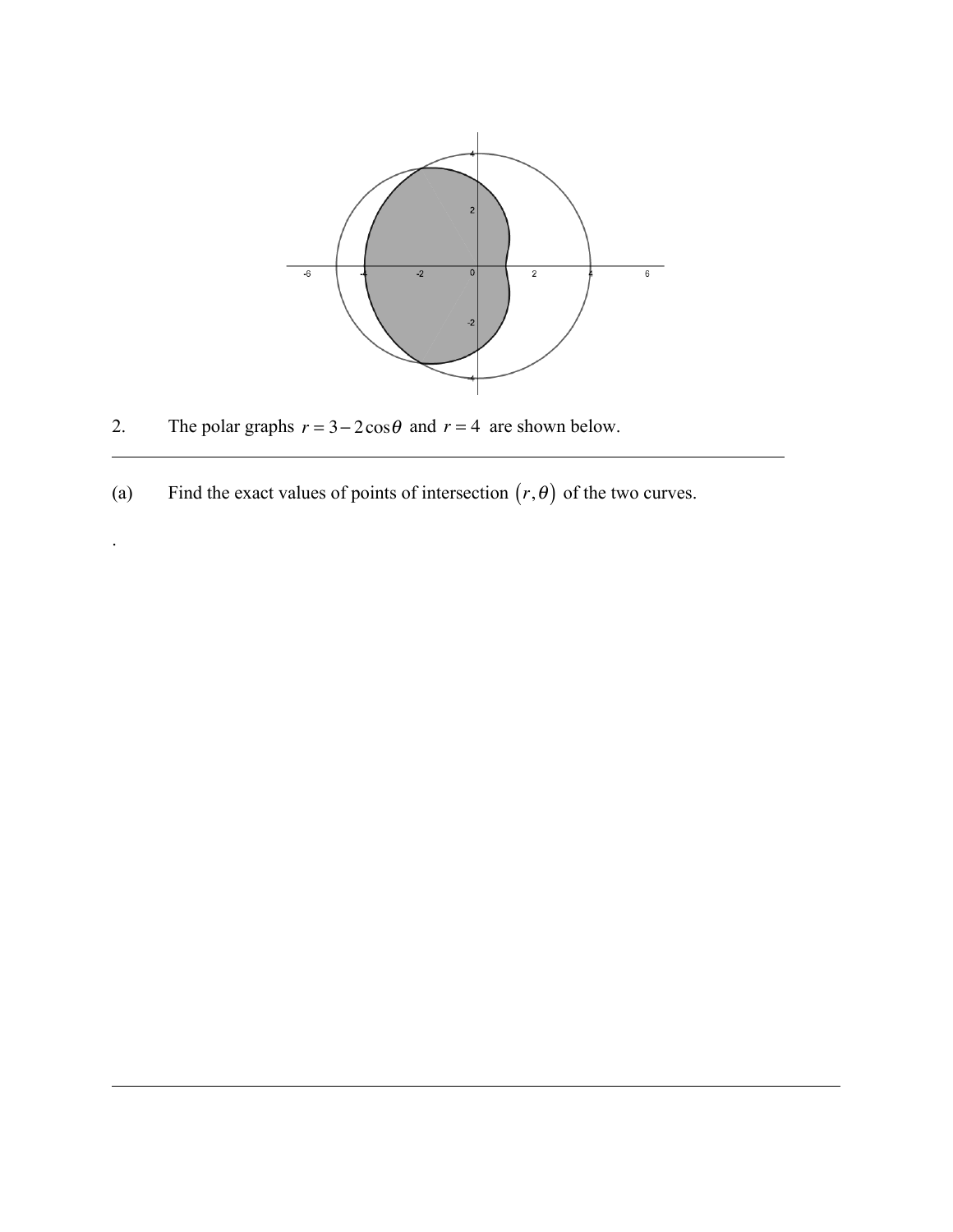(b) Find the area of the shaded region.

(c) A particle travels along the curve  $r = 3 - 2\cos\theta$  with time  $t = \theta$ . Write the particle's position vector  $\langle x(t), y(t) \rangle$  and use it to find the speed of the particle when  $t = 1$ .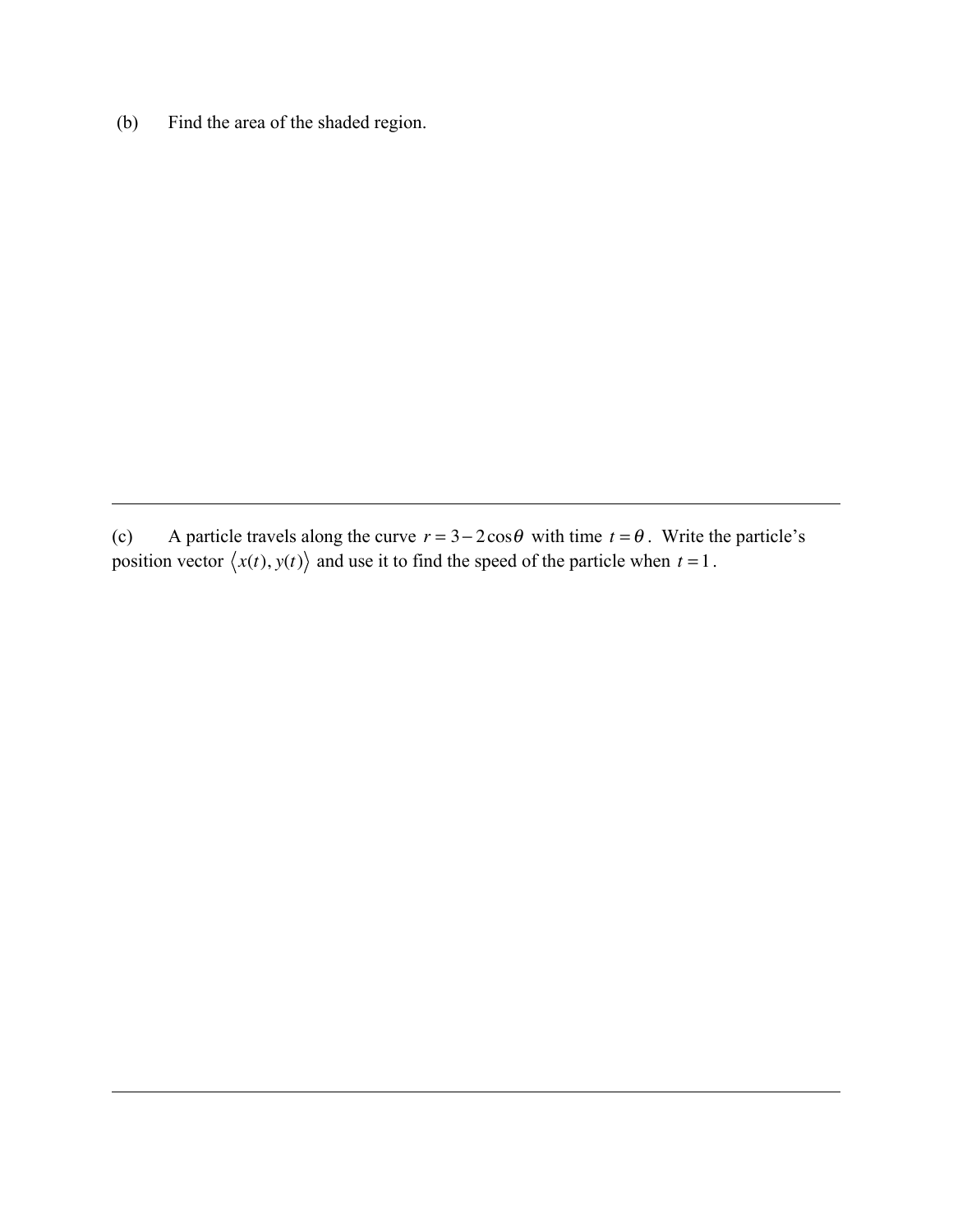## End of AP Calculus BC '16-17 Spring Final Part IIA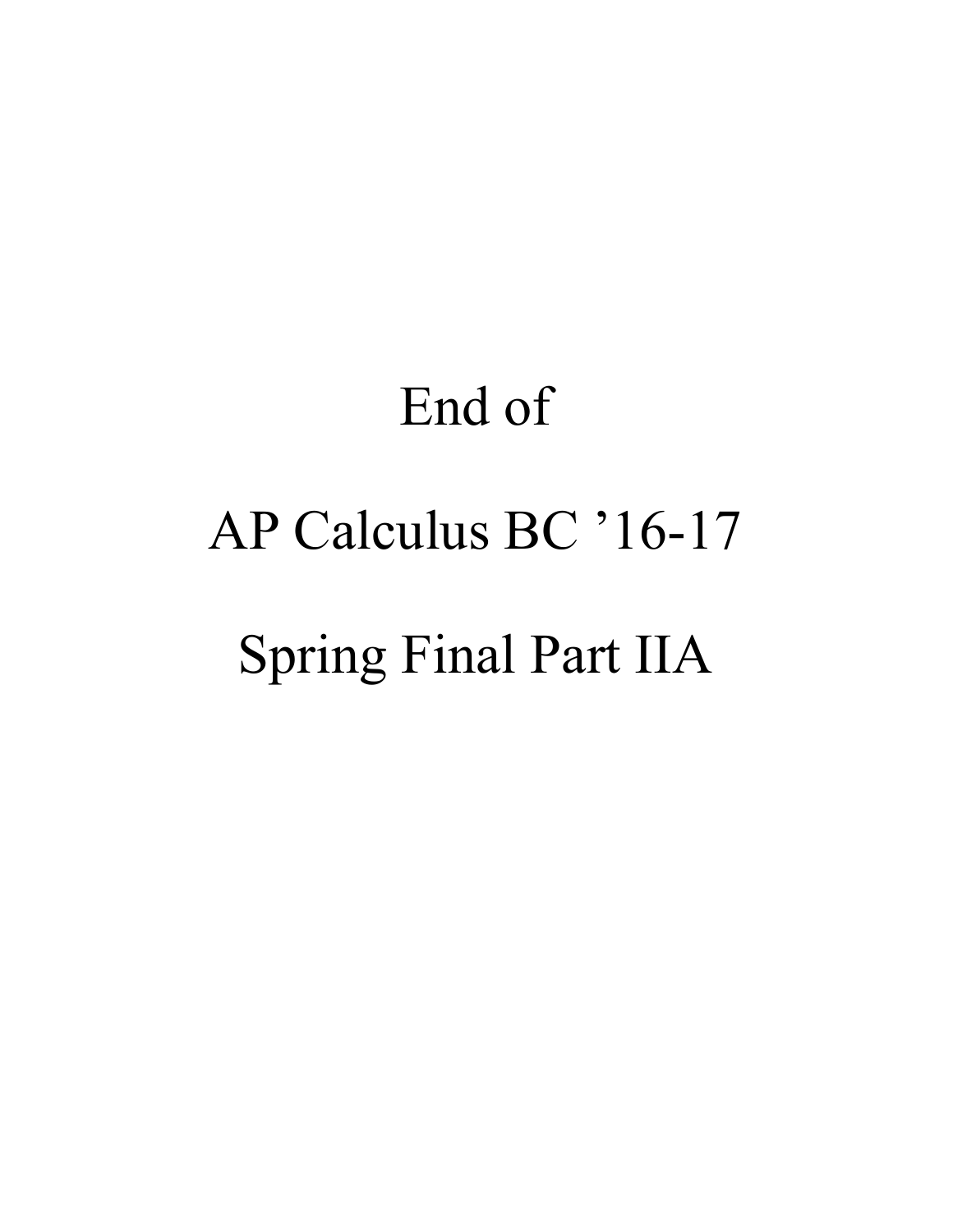## AP Calculus BC '16-17 Spring Final Part IIB NO Calculator Allowed

Name: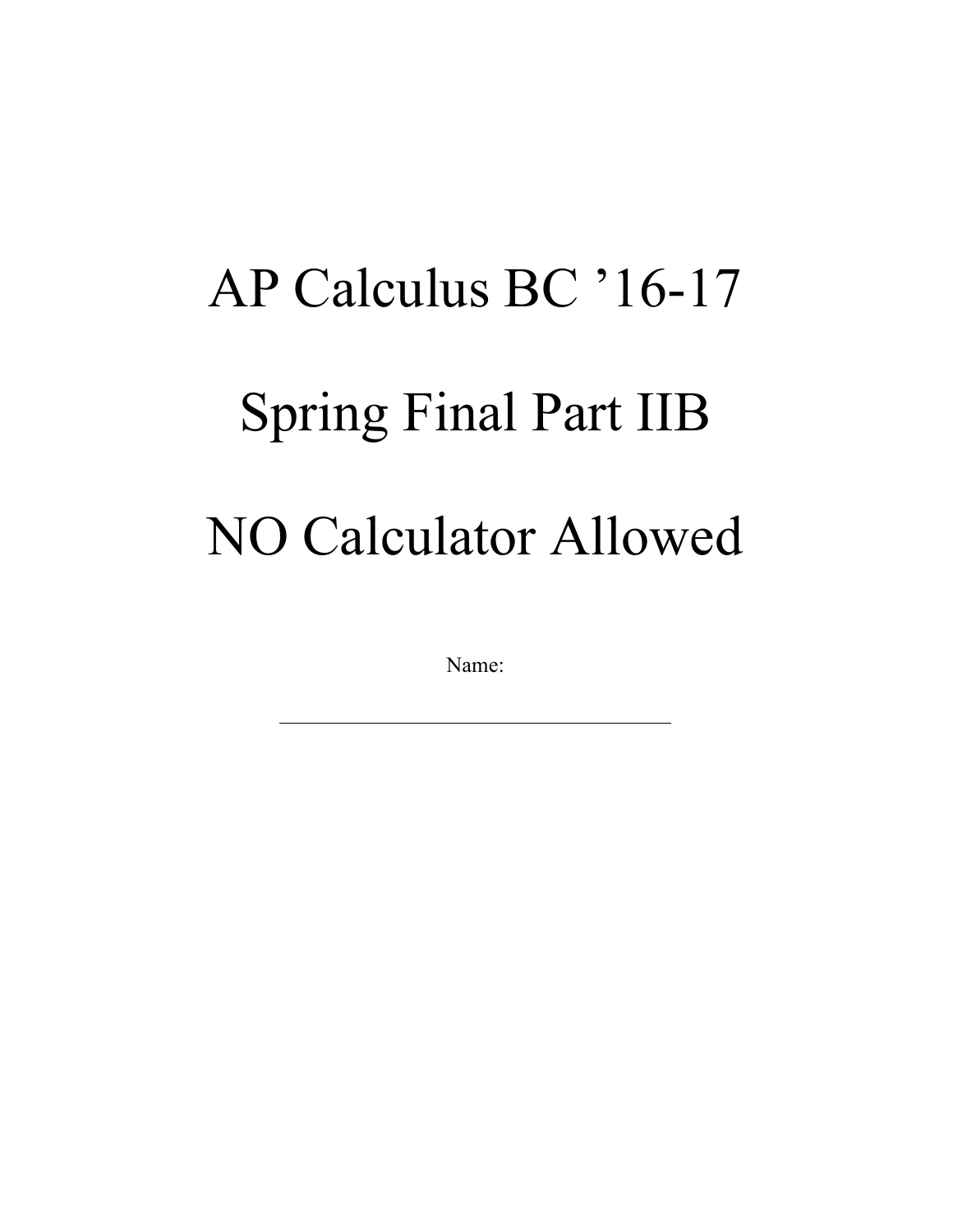3. Suppose 
$$
\frac{dy}{dx} = (x^2 - 1)(2 - y)
$$

(a) Sketch the slope field on the 12 points indicated below.



(b) Find  $\frac{d^2y}{dx^2}$  in terms of *x* and *y*. At the point  $(1,3)$ , does the graph of *y* have a maximum, minimum, or neither? Explain.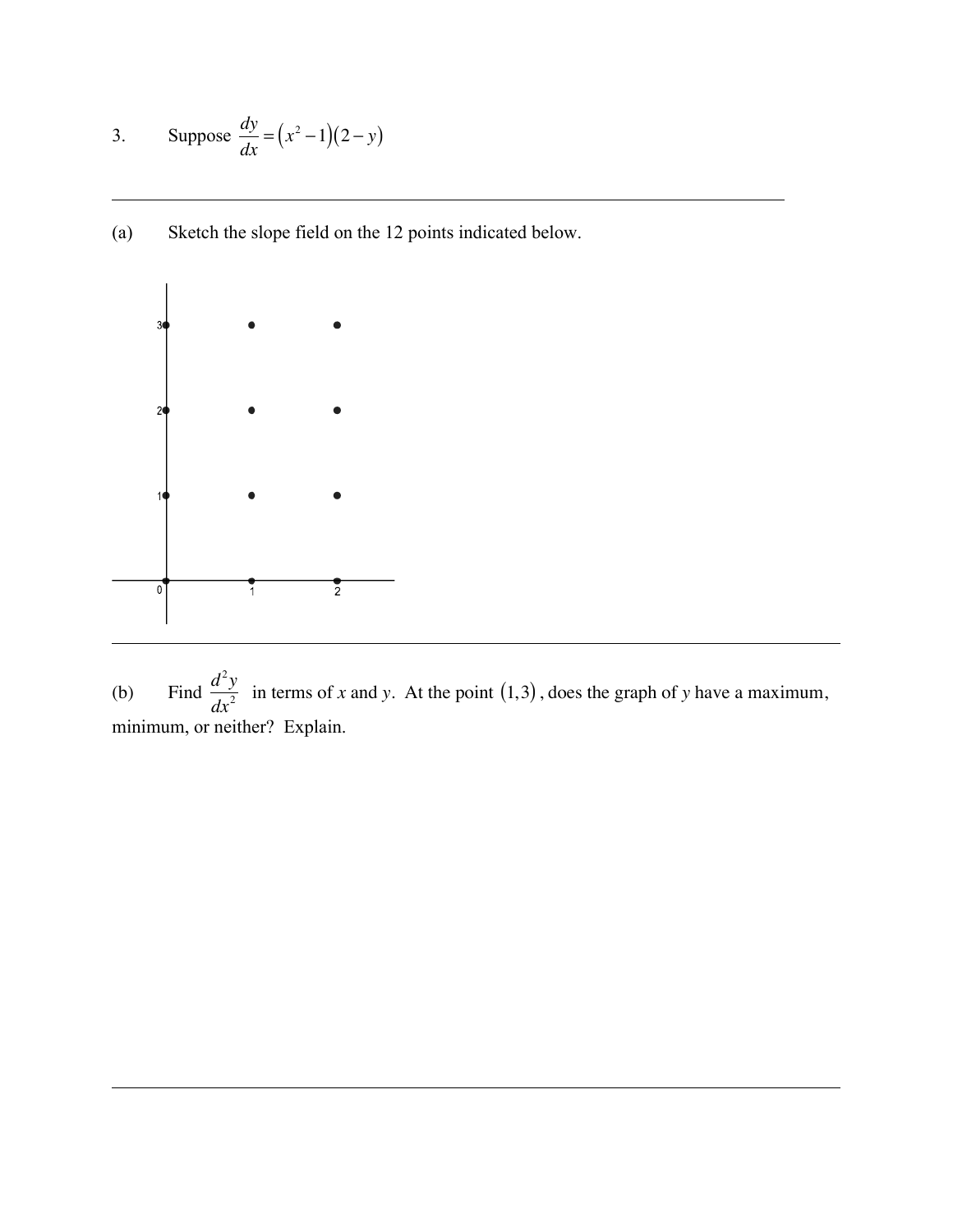(c) Find the particular solution  $y = f(x)$  that passes through the point (1,3).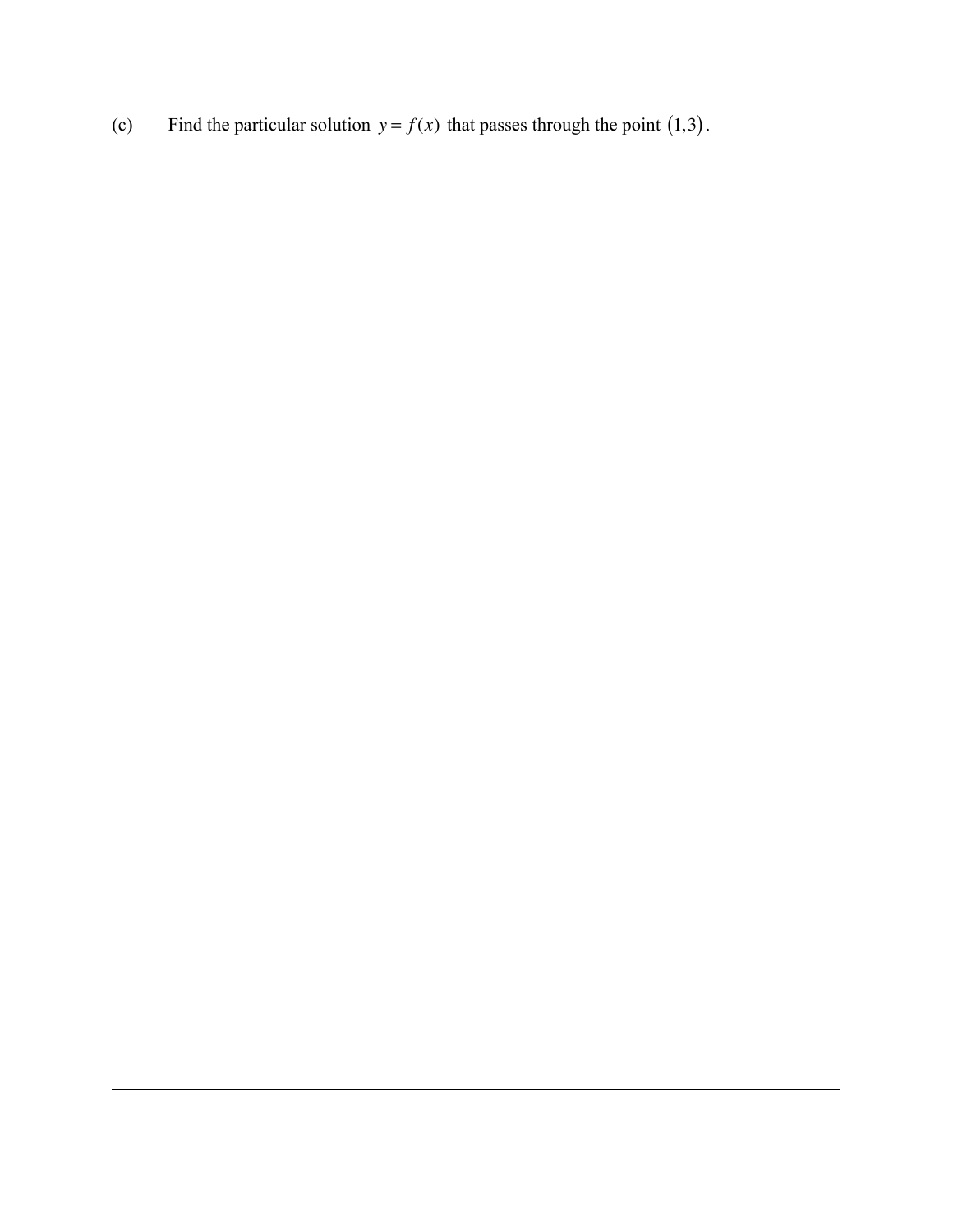4. The graph of  $g(x)$ , defined on  $x \in [-4, 10]$ , is shown below.  $g(x)$  consists of a semicircle and line segments. Let  $f(x) = \int_6^x g(t) dt$  $\int_6^x g(t) dt$ .



(a) Find  $f(0)$  and  $f(10)$ .

(b) Write the equation of the line tangent to  $f(x)$  at  $x = 6$ .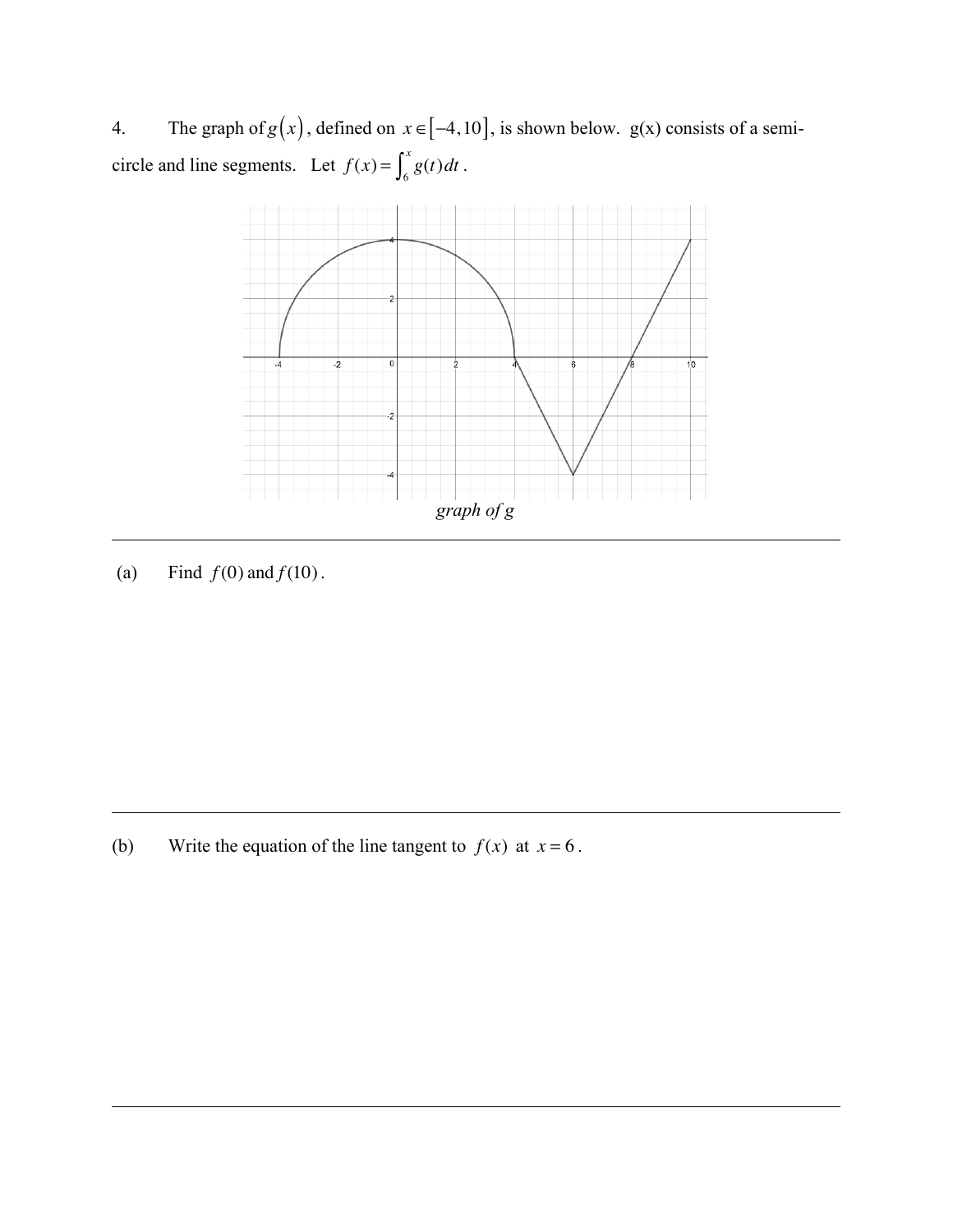(c) On what interval(s), if any, is the graph of  $f(x)$  both decreasing and concave up? Justify your answer.

(d) On  $x \in [-4, 4]$ ,  $g(x) = \sqrt{16 - x^2}$ . Find the volume of the solid whose base is bounded above by *g* on  $x \in [-4, 4]$  and below by the *x*-axis, and whose cross-sections perpendicular to the *x*-axis are squares.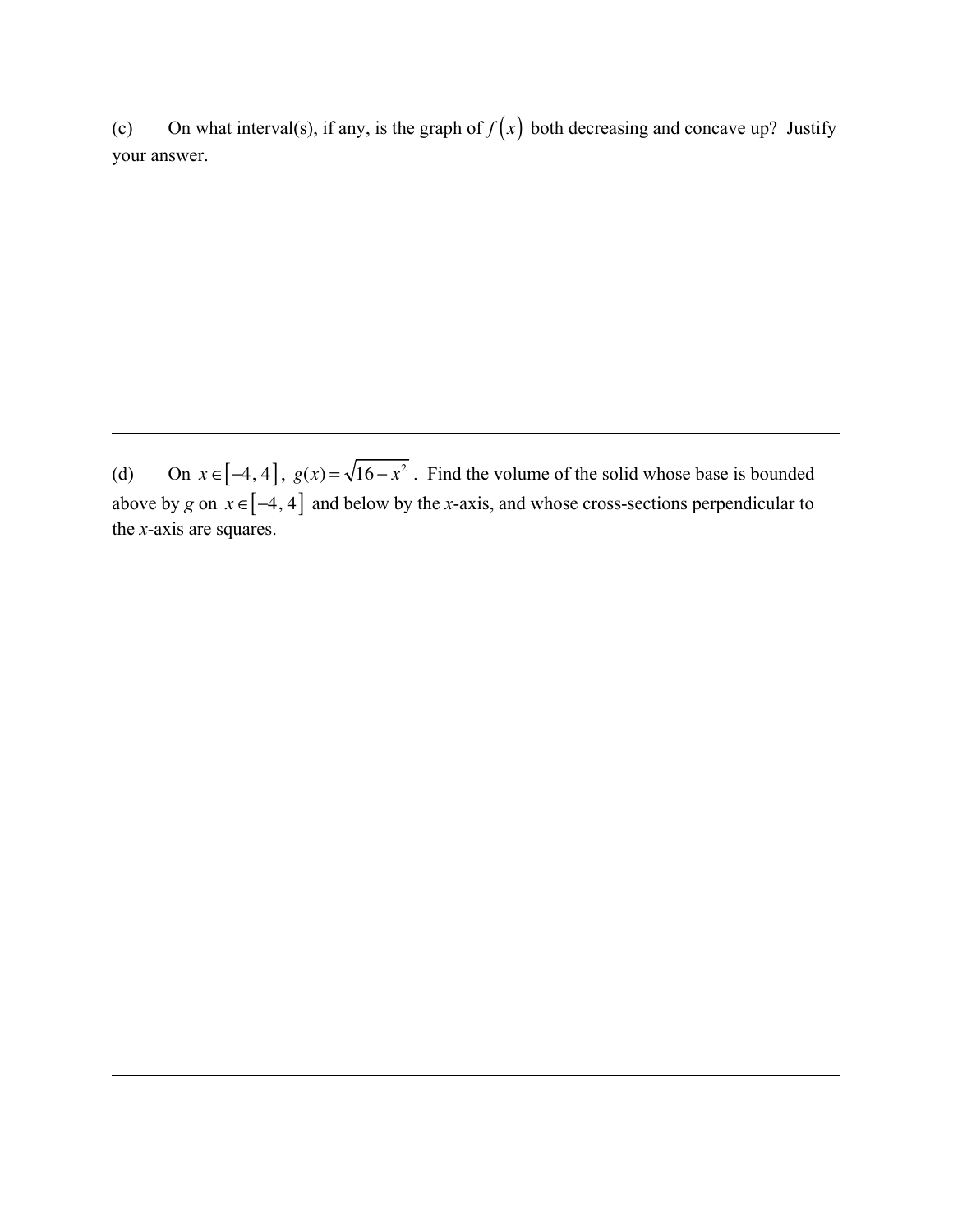5.  $f(x)$  is a twice-differentiable, strictly increasing function. Selected values of  $f$  and  $f'$ are given in the table below.

| $\boldsymbol{\mathcal{X}}$ | 0     | 2    | 6 | 8 |
|----------------------------|-------|------|---|---|
| f(x)                       | $-12$ | $-5$ |   |   |
| f'(x)                      |       |      | 2 | 3 |

(a) Approximate  $f''(7)$ .

(b) Must there be a value *c* at which  $f''(c) = 0$ ? Explain.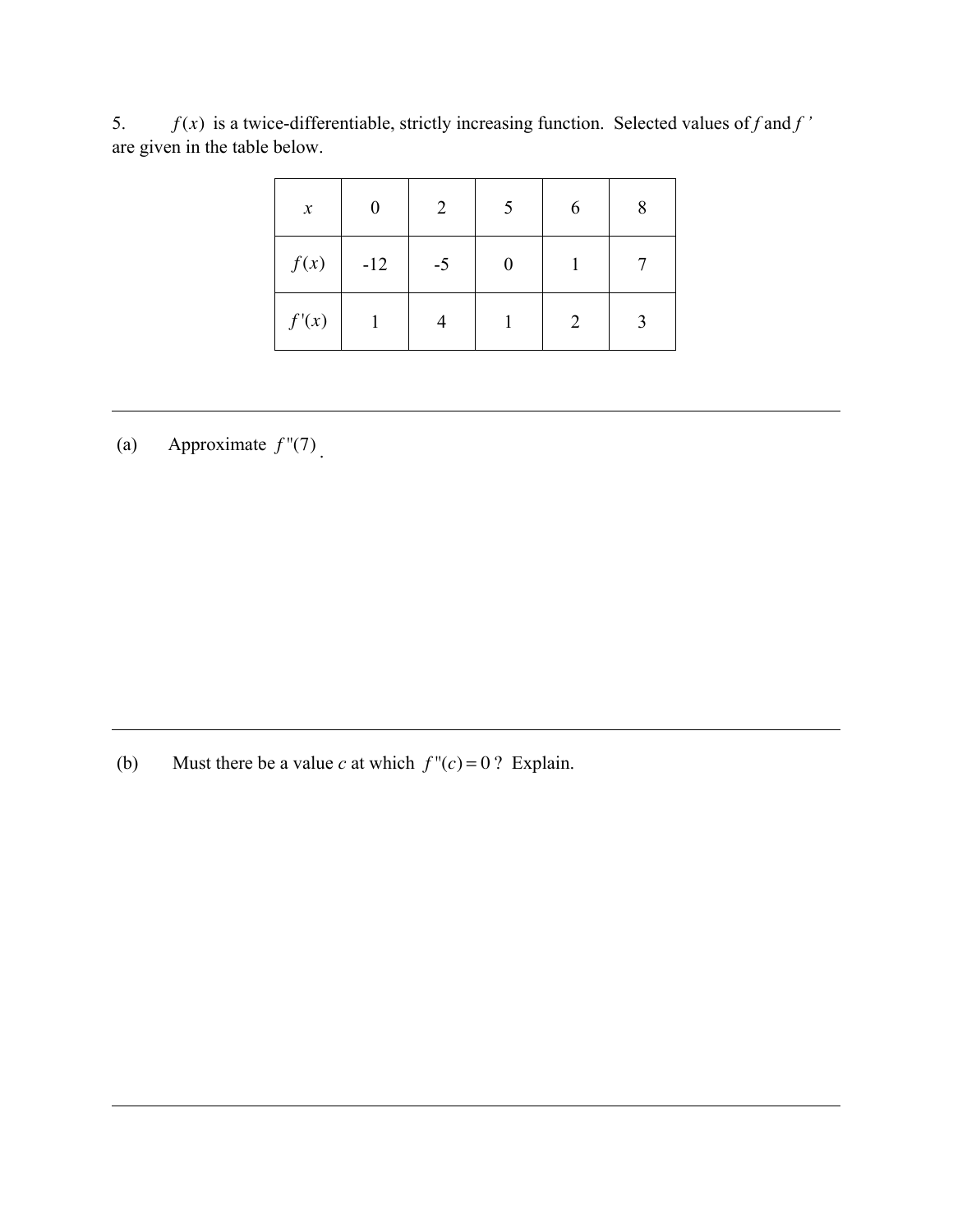(c) Use a right Riemann sum with 4 subintervals defined by the table to approximate  $\int_0^x f(x) dx$  $\int_0^8 f(x) dx$ . Does this sum give an over- or under-approximation for  $\int_0^8 f(x) dx$  $\int_0^8 f(x) dx$ ? Explain.

(d) Evaluate  $\int_0^6 x f''(3x) dx$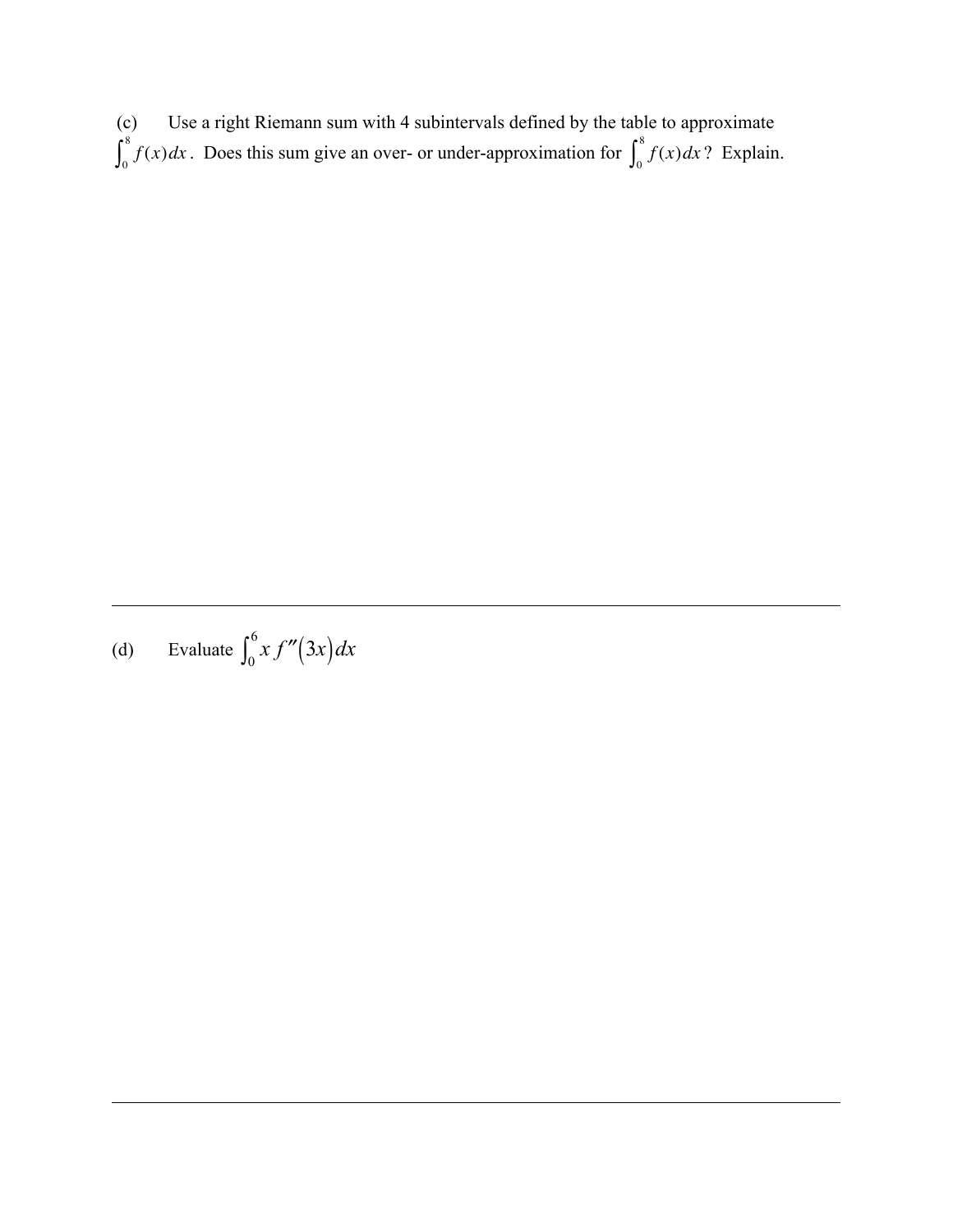6. Let *f* be a function with  $f(1) = 4$  whose derivatives at x=1 are given by  $f^{(n)}(1) = \frac{(-1)^n}{2^n}$  $\frac{1}{2^n}$  (*n* −1)! for *n* ≥ 1.

(a) Write the 3<sup>rd</sup> degree Taylor polynomial for *f* at x=1,  $P_3(f,1)$ .

(b) Show that  $P_3(f,1)$  can be used to approximate  $f(0.9)$  with an error of less than 0.00005.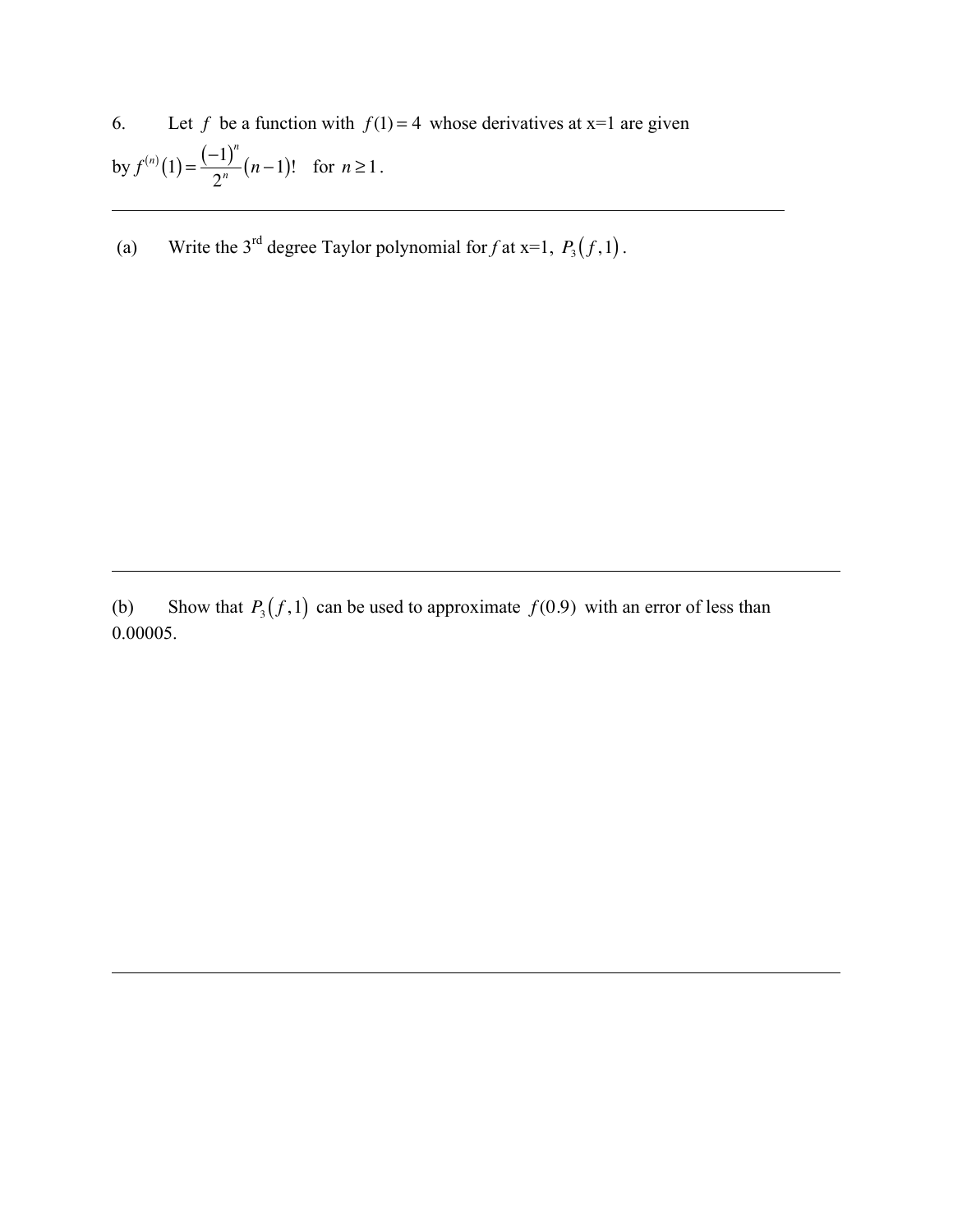(c) Find the radius and interval of convergence of the Taylor series for  $f$  at  $x=1$ .

(d) Write the first three terms and the general term for the Taylor series for  $f'(x)$  at  $x=1$ .